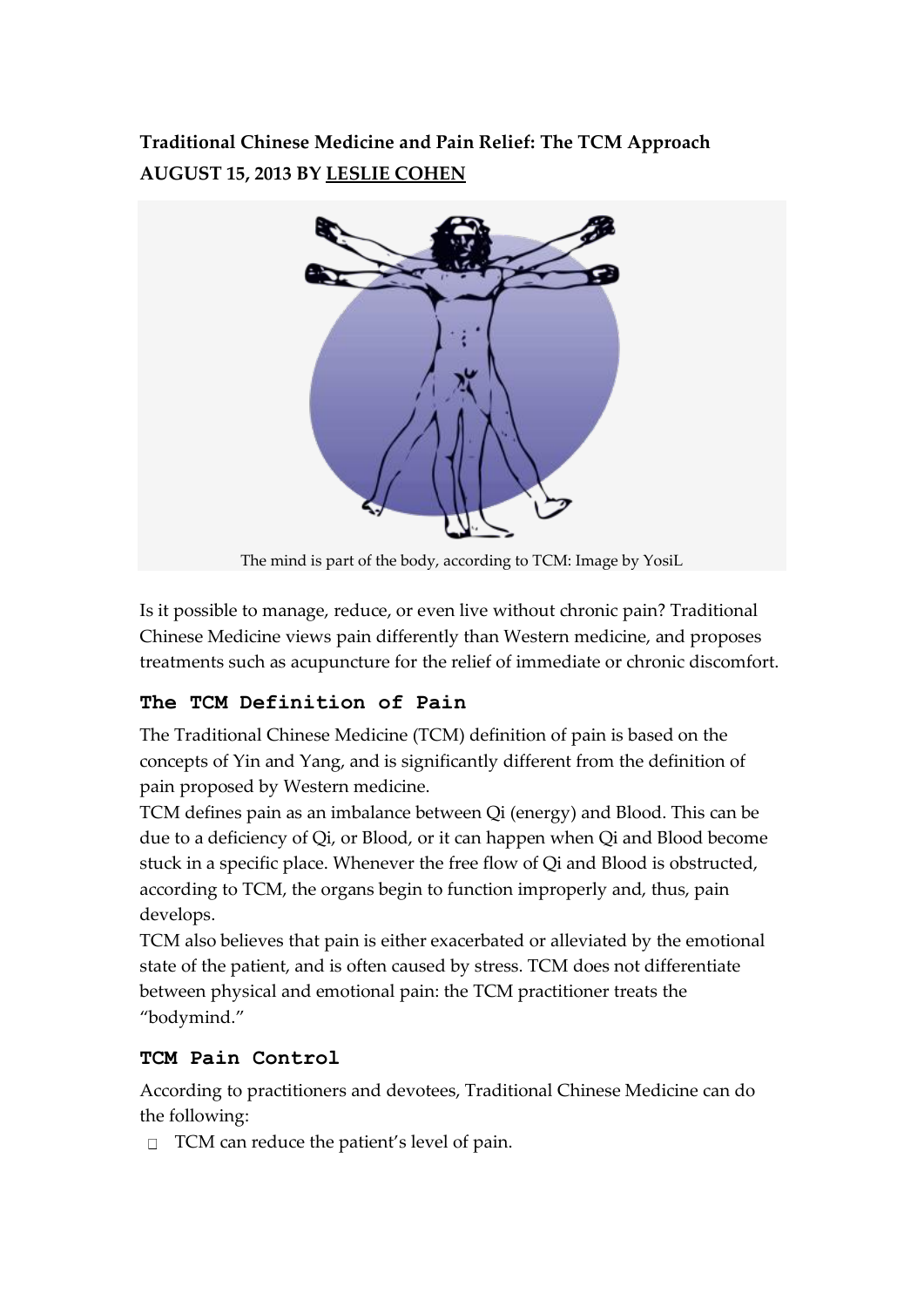- $\Box$  TCM can improve the patient's ability to deal with pain, and can regulate the negative emotions associated with pain, such as fear, anxiety, frustration.
- $\Box$  TCM can increase energy levels, and increase the patient's ability to perform everyday functions.
- □ TCM can reduce reliance on Western medications.
- $\Box$  TCM can also enhance the quality of life, and even relieve pain completely.

It is significant to note that TCM is intended to not only treat the pain itself, but also the full range of ailments associated with that pain.

#### **How TCM Practitioners Treat Pain**

As with any conventional Western medical practice, the treatment of pain begins with the practitioner taking a detailed history of the patient. According to Peilin, such a history would include many aspects of a patient's life, such as sleep habits, emotions, diet, exercise, previous operations, and an examination of the patient's tongue, pulse, skin color, stool, urine, hair, and breath.

The most common TCM treatment of pain is a combination of acupuncture and herbal medicines. Acupuncture is the practice of inserting very thin needles into the skin for the purpose of stimulating specific points in the body. This therapy is intended to balance the movement of energy in the body, and is often accompanied by local massage and the use of moxibustion – a burning stick of dried herbs that applies heat to a specific area, much like a heating pad or hot water bottle.



Acupuncture points refer to specific body parts-image by Toronox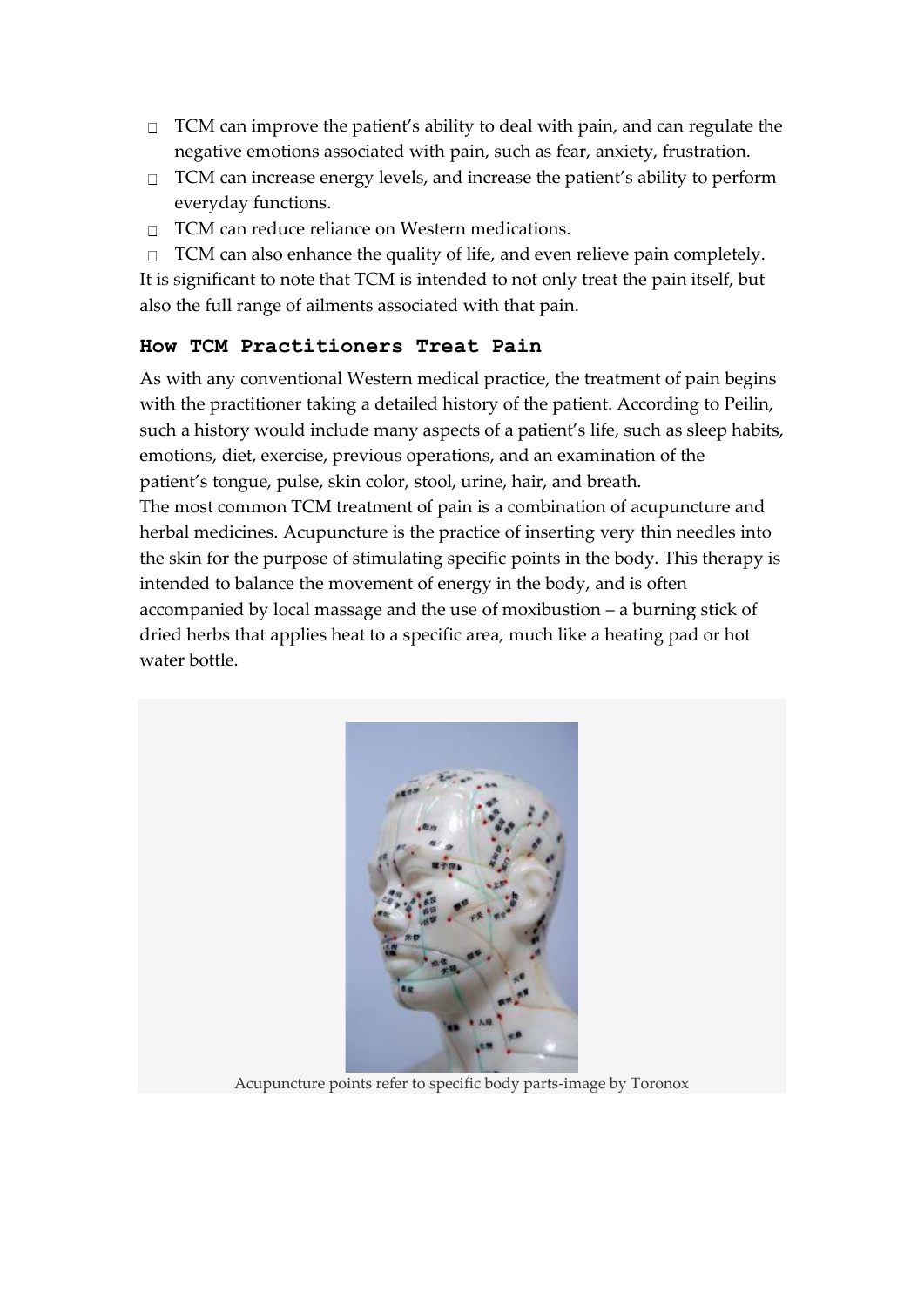### **Acupuncture as an Anesthetic**

Hospitals in China regularly use acupuncture, either in conjunction with, or in place of, chemical anesthetics. They offer acupuncture as an alternative for people who are allergic to anesthesia, or otherwise unable to tolerate Western chemical anesthetics.

TCM practitioners say that the advantages of acupuncture as an anesthetic include the following:

- Acupuncture causes fewer side-effects than chemical anesthesia.
- $\Box$  The patient remains alert during surgery, and is better able to cooperate with the doctor during the operation.
- $\Box$  There is a lack of disturbance of the patient's memory after surgery.
- There is a rapid recovery of functional activities after the operation.  $\Box$

On the other hand, TCM practitioners do not consider acupuncture to be an adequate anesthetic procedure for children or senile patients, and agree that it is not able to replace every kind of chemical anesthetic. In some cases, a local chemical anesthetic is necessary.

#### **Modern Research on TCM's Pain Control**

Over the years, there have been numerous scientific studies of the ability of acupuncture to control pain. According to Andersson and Lundeberg, in an article published in 1995, the benefits of acupuncture in evoking pain relief have been widely accepted, and are in use in pain control clinics worldwide. In fact, the Mayo Clinic advocates the use of acupuncture for pain relief.

#### **Pain in Western Medicine vs. TCM**

Western medicine believes that we feel pain due to the transmission of impulses from the nervous system to the brain.

One Western medical theory is that pain impulses travel along particular neural pathways. Peilin (Doctor of Oriental Medicine) suggests that the pathways defined as "channels" in TCM are the same as the neural pathways defined by Western medicine. Research such as the 1995 article, "*Acupuncture- from Empiricism to Science: Functional Background to Acupuncture Effects in Pain and Disease"*substantiates this suggestion.

Another theory of Western medicine proposes that pain impulses can be blocked from reaching the brain at various "gates" within the nervous system. Peilin suggests that acupuncture intervenes at the appropriate points along the nervous system to prevent pain impulses from reaching the brain.

A third theory of Western medicine is that endorphins are natural pain-relieving substances within the human body, similar to the opiates (such as morphine). TCM practitioners believe that acupuncture stimulates the production of these substances. Furthermore, in a 2006 study, researchers found that acupuncture